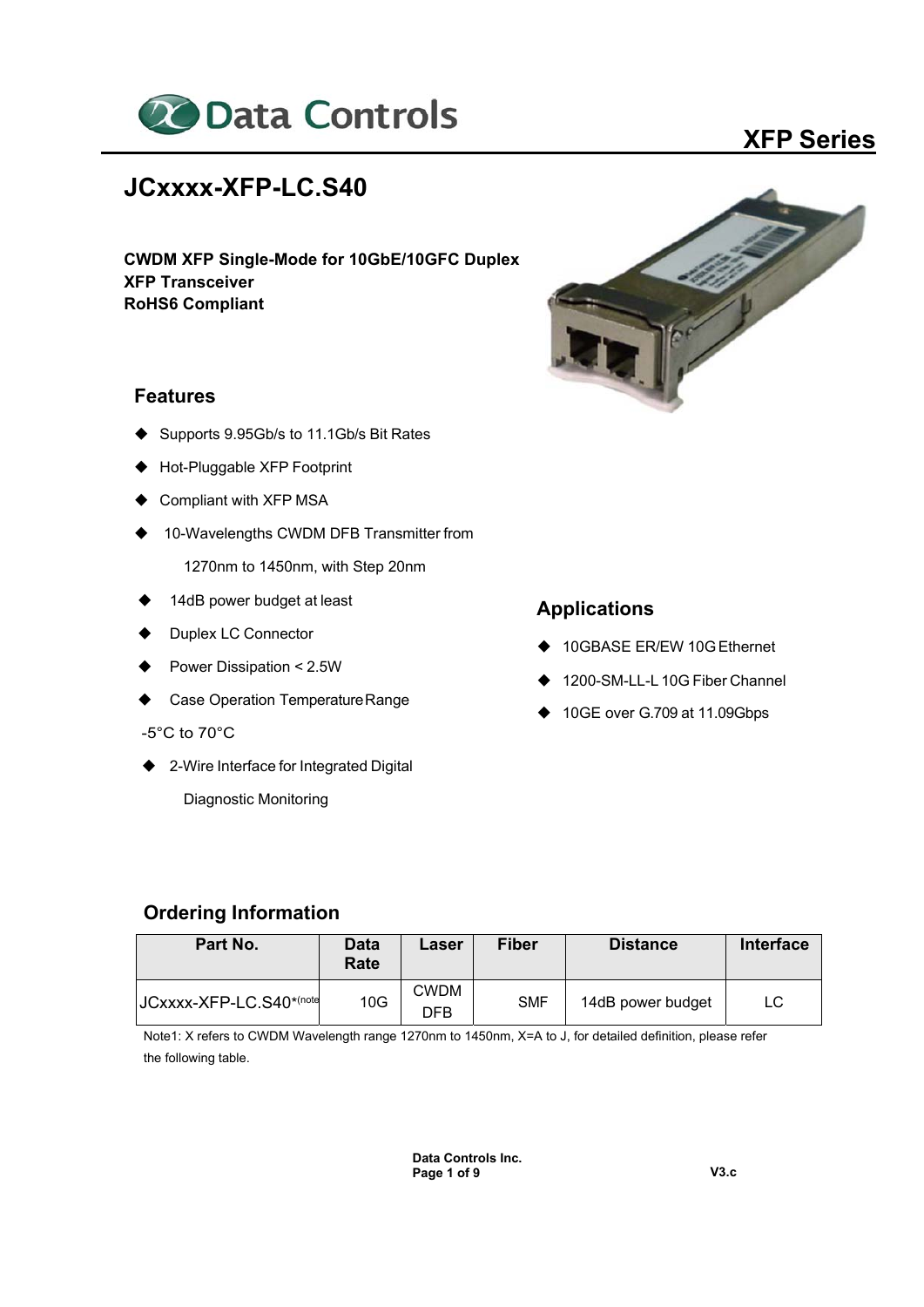## **CWDM Wavelength\*Note2**

| <b>Band</b>            | <b>Nomenclature</b> |      | Wavelength(nm) |        |  |  |  |
|------------------------|---------------------|------|----------------|--------|--|--|--|
|                        |                     | Min. | Typ.           | Max.   |  |  |  |
|                        | 1270                | 1264 | 1270           | 1277.5 |  |  |  |
|                        | 1290                | 1284 | 1290           | 1297.5 |  |  |  |
| O-band Original        | 1310                | 1304 | 1310           | 1317.5 |  |  |  |
|                        | 1330                | 1324 | 1330           | 1337.5 |  |  |  |
|                        | 1350                | 1344 | 1350           | 1357.5 |  |  |  |
|                        | 1370                | 1364 | 1370           | 1377.5 |  |  |  |
| <b>E-band Extended</b> | 1390                | 1384 | 1390           | 1397.5 |  |  |  |
|                        | 1410                | 1404 | 1410           | 1417.5 |  |  |  |
|                        | 1430                | 1424 | 1430           | 1437.5 |  |  |  |
|                        | 1450                | 1444 | 1450           | 1457.5 |  |  |  |

Note2: This wavelength is supported with limited availability; please contact Data Controls Inc's for further details.

#### **Regulatory Compliance**

| <b>Product Certificate</b> | <b>Certificate Number</b> | <b>Applicable Standard</b> |  |
|----------------------------|---------------------------|----------------------------|--|
|                            |                           | EN 60950-1:2006+A11+A1+A12 |  |
| TUV                        | R50135086                 | EN 60825-1:2007            |  |
|                            |                           | EN 60825-2:2004+A1+A2      |  |
| UL                         | E317337                   | UL 60950-1                 |  |
|                            |                           | CSA C22.2 No. 60950-1-07   |  |
| <b>EMC CE</b>              | AE 50135430 0001          | EN 55022:2006              |  |
|                            |                           | EN 55024:1998+A1+A2        |  |
| CB.                        | JPTUV-024038-M1           | IEC 60825-2                |  |
|                            |                           | IEC 60950-1                |  |
| <b>FCC</b>                 | WTF13F0503735E            | 47 CFR PART 15 OCT., 2010  |  |
|                            | WTF13F0503732E            | 47 CFR PART 15 OCT., 2010  |  |
| <b>FDA</b>                 | 1230816-000               | CDRH 1040.10               |  |
| <b>ROHS</b>                | RLSZF00163462             | 2011/65/EU                 |  |

#### **Product Description**

TheJCxxxx-XFP-LC.S40 series optical transceiver is designed for fiber communications application such as 10G Ethernet (10GBASE-ER/EW) and 10G Fiber Channel (1200-SM-LL-L), which fully compliant with the specification of XFP MSA Rev 4.5.

This module is designed for single mode fiber and operates at a nominal wavelength of CWDM wavelength. There are 10 center wavelengths available from 1270nm to 1450nm, with each step 20nm. A guaranteed optical link budget of 14dB is offered.

The module is with the XFP 30-pin connector to allow hot plug capability. Only single 3.3V power supply is needed. The optical output can be disabled by LVTTL logic high-level input of TX DIS.

> **Data Controls Inc. Page 2 of 9 V3.c**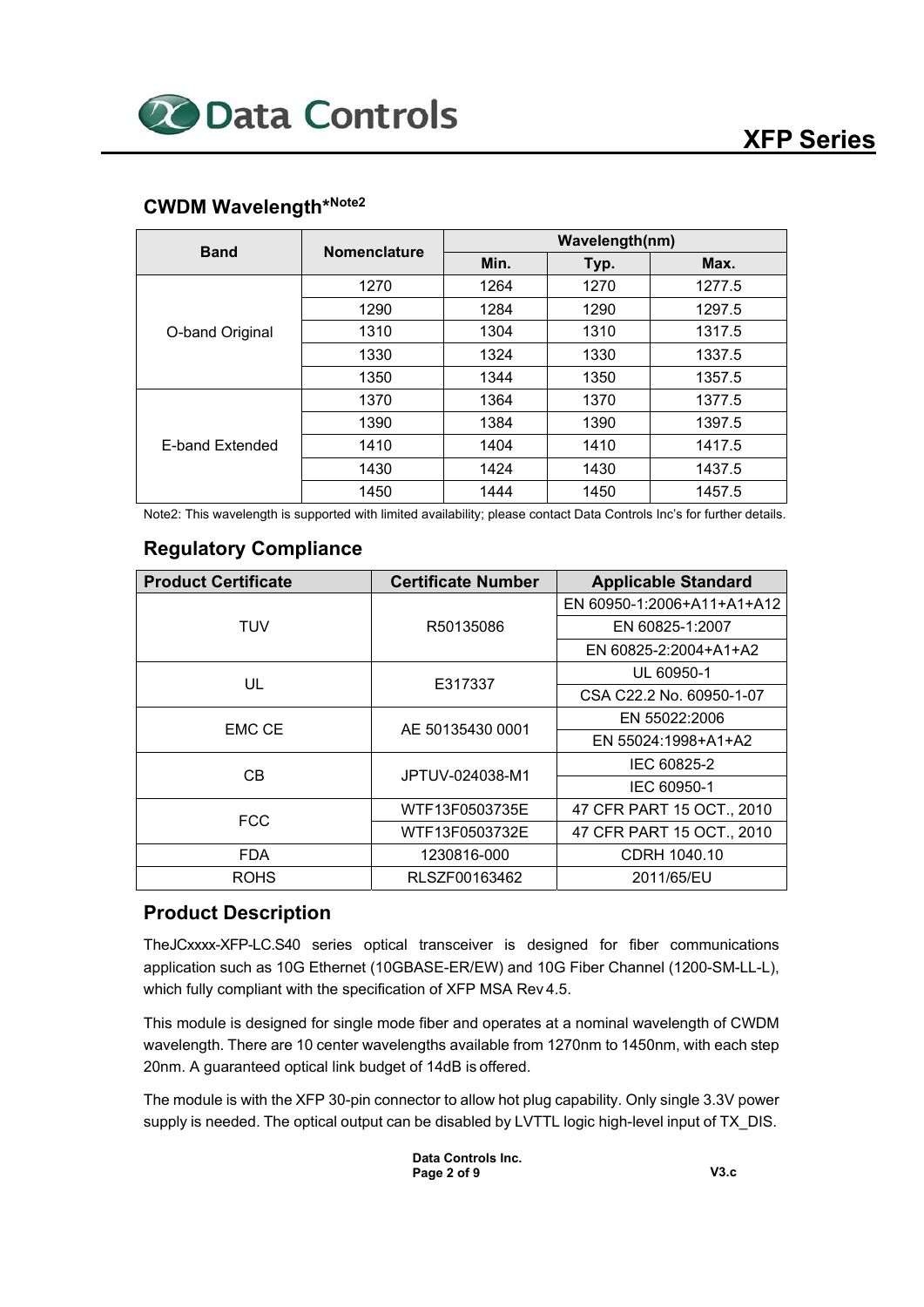

Loss of signal (RX\_LOS) output is provided to indicate the loss of an input optical signal of receiver. This module provides digital diagnostic functions via a 2-wire serial interface as defined by the XFP MSA Rev 4.5.

## **Absolute Maximum Ratings**

| <b>Parameter</b>       | <b>Symbol</b> | Min    | <b>Typical</b> | <b>Max</b> | Unit   | <b>Note</b> |
|------------------------|---------------|--------|----------------|------------|--------|-------------|
| Maximum Supply Voltage | Vcc           | $-0.5$ |                | 4.0        |        |             |
| Storage Temperature    | S             | -40    |                | 85         | $\sim$ |             |

## **Recommend Operating Condition**

| <b>Parameter</b>             | Symbol | Min  | <b>Typical</b> | <b>Max</b> | <b>Units</b> | <b>Note</b> |
|------------------------------|--------|------|----------------|------------|--------------|-------------|
| <b>Operating Temperature</b> | Тc     | -5   |                | 70         | °С           |             |
| <b>Supply Voltage</b>        | Vcc    | 3.13 | 3.3            | 3.45       |              |             |
| <b>Supply Current</b>        | Icc    |      |                | 750        | mA           |             |
| Module Total Power           |        |      |                | 2.5        | w            |             |

## **Electrical Characteristics**

| <b>Parameter</b>                | <b>Symbol</b>          | <b>Min</b>         | <b>Typical</b> | <b>Max</b>       | <b>Unit</b> | <b>Note</b>    |
|---------------------------------|------------------------|--------------------|----------------|------------------|-------------|----------------|
|                                 |                        | <b>Transmitter</b> |                |                  |             |                |
| Input Differential Impedance    | <b>Rin</b>             |                    | 100            |                  | Ω           | 1              |
| Differential Data Input Swing   | Vin, pp                | 180                |                | 820              | mV          |                |
| <b>Transmit Disable Voltage</b> | $V_{DIS}$              | 2.0                |                | Vcc              | V           |                |
| <b>Transmit Enable Voltage</b>  | $V_{EN}$               | GND                |                | $GND + 0.8$      | V           |                |
| Transmit Disable Assert Time    |                        |                    |                | 10               | <b>us</b>   |                |
|                                 |                        | <b>Receiver</b>    |                |                  |             |                |
| Differential Data Output Swing  | Vout, pp               | 340                | 650            | 850              | mV          |                |
| Data Output Rise Time           | tr                     |                    |                | 38               | ps          | $\mathfrak{p}$ |
| Data Output Fall Time           | tf                     |                    |                | 38               | ps          | $\overline{2}$ |
| <b>LOS Fault</b>                | V <sub>LOS fault</sub> | $V_{cc-0.5}$       |                | $V_{cc}$ HOST    | V           | 3              |
| <b>LOS Normal</b>               | $V_{LOS\, norm}$       | <b>GND</b>         |                | $GND+0.5$        | V           | 3              |
| Power Supply Rejection          | <b>PSR</b>             |                    |                | See Note 4 below |             | 4              |

## **Notes:**

- 1. After internal AC coupling.
- $2.20 80 \%$ .
- 3. Loss of Signal is open collector to be pulled up with a 4.7k 10kohm resistor to 3.15 3.6V. Logic 0 indicates normal operation; logic 1 indicates no signal detected.
- 4. Reference the Section 2.7 of the XFP MSA Rev 4.5.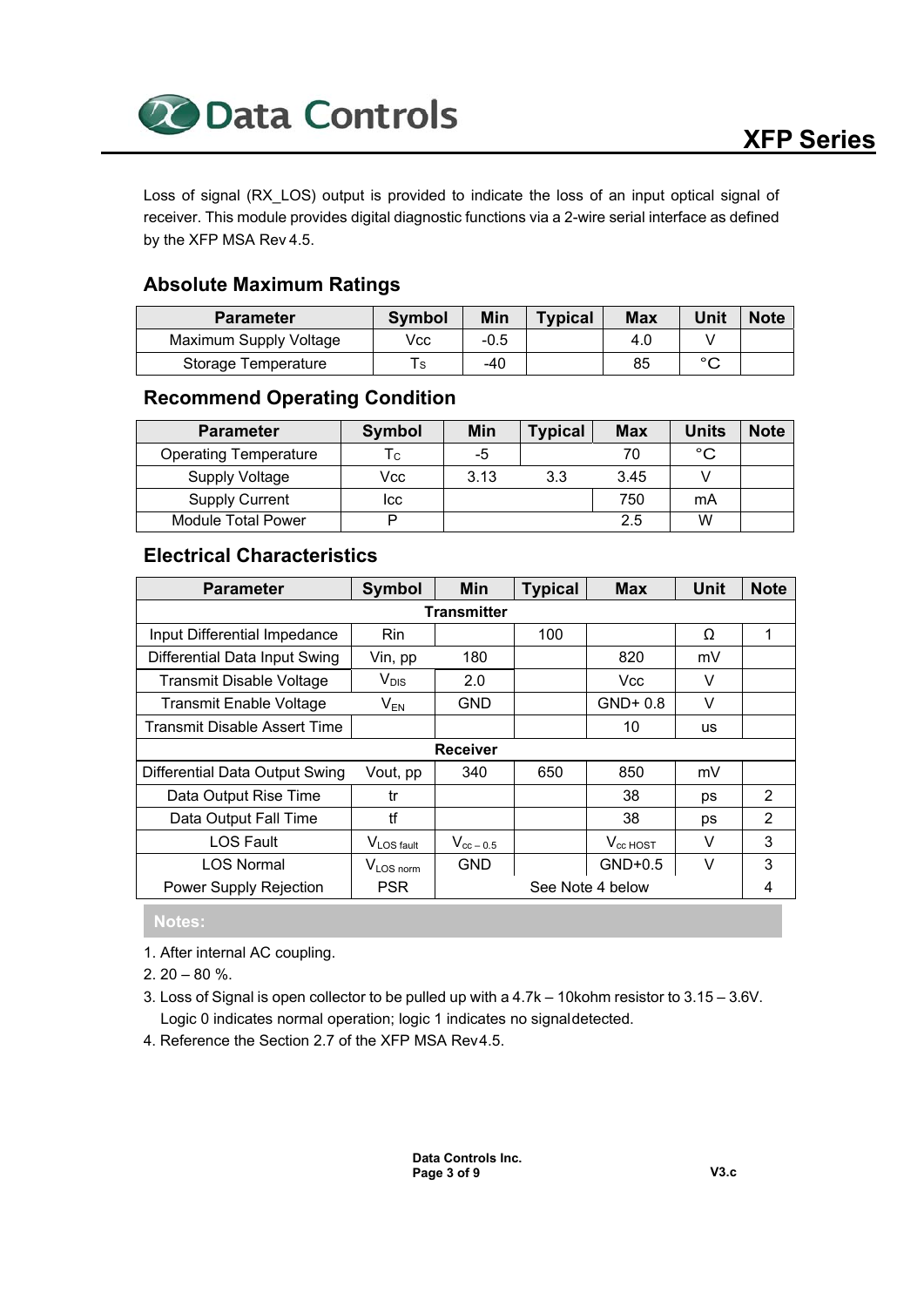## **Optical Characteristics**

| <b>Parameter</b>                                  | <b>Symbol</b>    | <b>Min</b><br><b>Typical</b> |      | <b>Max</b>      | <b>Unit</b>     | <b>Note</b>    |
|---------------------------------------------------|------------------|------------------------------|------|-----------------|-----------------|----------------|
|                                                   |                  | <b>Transmitter</b>           |      |                 |                 |                |
| Output Opt. Pwr: 9/125 SMF                        | Pout             | $-1.8$                       | $+4$ | dBm             | $\mathbf{1}$    |                |
| <b>Optical Extinction Ratio</b>                   | ER.              | 3.5                          |      |                 | dВ              |                |
| <b>Optical Wavelength</b>                         | λ                | $\lambda$ c $-6$             | λc   | $\lambda$ c+7.5 | nm              | $\overline{2}$ |
| -20dB Spectrum Width                              | Δλ               |                              |      | 1               | nm              |                |
| Side Mode Suppression Ratio                       | <b>SMSR</b>      | 30                           |      |                 | dВ              |                |
| Path Penalty                                      | Pp               |                              |      | $\overline{2}$  | dB              |                |
| Average Launch Power of<br><b>OFF Transmitter</b> | $P_{OFF}$        |                              |      |                 | dBm             |                |
| TX Jitter                                         | TXj              | Per 802.3ae requirements     |      |                 |                 |                |
| <b>Relative Intensity Noise</b>                   | <b>RIN</b>       |                              |      |                 |                 |                |
|                                                   |                  | <b>Receiver</b>              |      |                 |                 |                |
| Receiver Sensitivity @<br>$10.7$ Gb/s             | Pmin             |                              |      | $-15.8$         | d <sub>Bm</sub> | 3              |
| Maximum Input Power                               | Pmax             | $-1$                         |      |                 | dBm             |                |
| <b>Optical Center Wavelength</b>                  | λ                | 1260                         |      | 1600            | nm              |                |
| <b>Receiver Reflectance</b>                       | Rrf              |                              |      | $-12$           | dB              |                |
| <b>LOS De-Assert</b>                              | LOS <sub>D</sub> |                              |      | $-17.8$         | dBm             |                |
| <b>LOS Assert</b>                                 | LOS <sub>A</sub> | $-29.8$                      |      |                 | dB <sub>m</sub> |                |
| <b>LOS Hysteresis</b>                             |                  | 1                            |      |                 | dB              |                |

**Notes:**

1. Output is coupled into a 9/125μm SMF.

2. ITU-T G.694.2 CWDM wavelength from 1270nm to 1450nm, each step 20nm.

3. Average received power; BER less than 1E-12 and PRBS 2<sup>31</sup>-1 test pattern.

## **Pin Descriptions**

| Pin | Logic          | <b>Symbol</b>    | <b>Name/Description</b>                            | <b>Notes</b>  |
|-----|----------------|------------------|----------------------------------------------------|---------------|
|     |                | <b>GND</b>       | <b>Module Ground</b>                               |               |
| 2   |                | VEE <sub>5</sub> | Optional -5.2 Power Supply - Not Required          |               |
|     |                |                  | Module De-select; When held low allows the         |               |
| 3   | <b>LVTTL-I</b> | Mod-Desel        | module to respond to 2-wire serial interface       |               |
|     |                |                  | commands                                           |               |
|     |                |                  | /Interrupt; Indicates presence of an important     |               |
| 4   | LVTTL-O        | /Interrupt       | condition which can be read over the serial 2-wire | $\mathcal{P}$ |
|     |                |                  | interface                                          |               |
| 5   | LVTTL-I        | TX DIS           | Transmitter Disable; Transmitter laser source      |               |
|     |                |                  | turned off                                         |               |

**Data Controls Inc. Page 4 of 9 V3.c**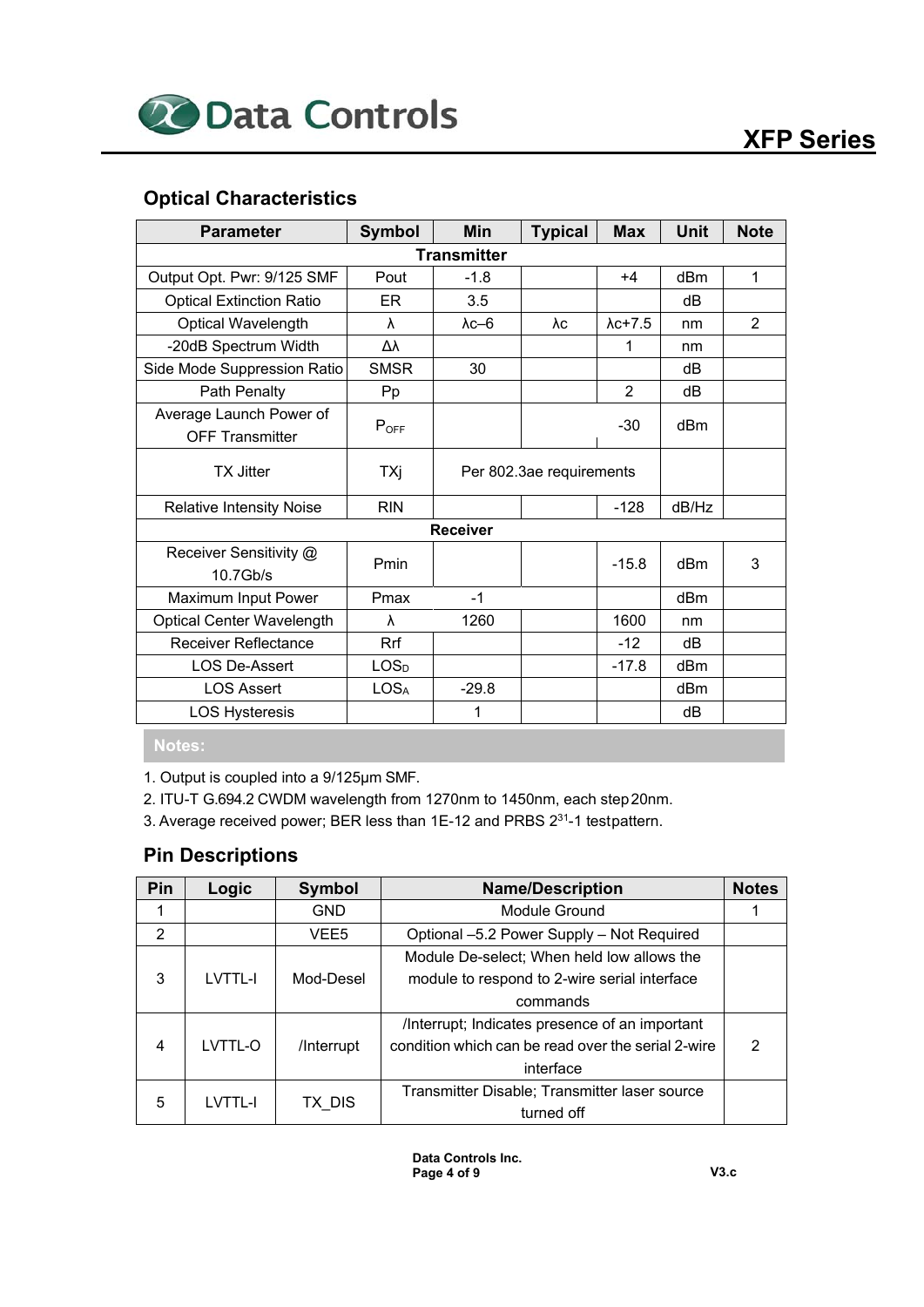

| 6              |                | VCC5             | +5 Power Supply - Not Required                                                                                                             |                                  |
|----------------|----------------|------------------|--------------------------------------------------------------------------------------------------------------------------------------------|----------------------------------|
| $\overline{7}$ |                | <b>GND</b>       | Module Ground                                                                                                                              | 1                                |
| 8              |                | VCC3             | +3.3V Power Supply                                                                                                                         |                                  |
| 9              |                | VCC3             | +3.3V Power Supply                                                                                                                         |                                  |
| 10             | <b>LVTTL-I</b> | <b>SCL</b>       | Serial 2-wire interface clock                                                                                                              | $\overline{2}$                   |
| 11             | LVTTL-<br>I/O  | SDA              | Serial 2-wire interface data line                                                                                                          | 2                                |
| 12             | LVTTL-O        | Mod_Abs          | Module Absent; Indicates module is not present.                                                                                            | $\overline{2}$                   |
|                |                |                  | Grounded in the module.                                                                                                                    |                                  |
| 13             | LVTTL-O        | Mod NR           | Module Not Ready;                                                                                                                          | $\overline{2}$<br>$\overline{2}$ |
| 14             | LVTTL-O        | RX LOS           | Receiver Loss of Signal indicator                                                                                                          |                                  |
| 15             |                | <b>GND</b>       | Module Ground                                                                                                                              | 1                                |
| 16             |                | <b>GND</b>       | Module Ground                                                                                                                              | $\mathbf{1}$                     |
| 17             | CML-O          | RD-              | Receiver inverted data output                                                                                                              |                                  |
| 18             | CML-O          | $RD+$            | Receiver non-inverted data output                                                                                                          |                                  |
| 19             |                | <b>GND</b>       | Module Ground                                                                                                                              | 1                                |
| 20             |                | VCC <sub>2</sub> | +1.8V Power Supply - Not required                                                                                                          |                                  |
| 21             | LVTTL-I        | P Down/RST       | Power Down; When high, places the module in<br>the low power stand-by mode and on the falling<br>edge of P_Down initiates a module reset   |                                  |
|                |                |                  | Reset; The falling edge initiates a complete reset<br>of the module including the 2-wire serial interface,<br>equivalent to a power cycle. |                                  |
| 22             |                | VCC <sub>2</sub> | +1.8V Power Supply - Not required                                                                                                          |                                  |
| 23             |                | <b>GND</b>       | Module Ground                                                                                                                              | $\mathbf{1}$                     |
| 24             | PECL-I         | RefCLK+          | Reference Clock non-inverted input, AC coupled<br>on the host board - Not required                                                         | 3                                |
| 25             | PECL-I         | RefCLK-          | Reference Clock inverted input, AC coupled on<br>the host board - Not required                                                             | 3                                |
| 26             |                | <b>GND</b>       | Module Ground                                                                                                                              | $\mathbf{1}$                     |
| 27             |                | <b>GND</b>       | Module Ground                                                                                                                              | $\mathbf{1}$                     |
| 28             | CML-I          | TD-              | Transmitter inverted data input                                                                                                            |                                  |
| 29             | CML-I          | TD+              | Transmitter non-inverted data input                                                                                                        |                                  |
| 30             |                | <b>GND</b>       | Module Ground                                                                                                                              | $\mathbf 1$                      |

#### **Notes:**

1. Module circuit ground is isolated from module chassis ground within the module.

2. Open connect should be pulled up with 4.7k – 10k ohm on host board to a voltage between 3.15V and 3.6V.

3. A Reference Clock input is not required.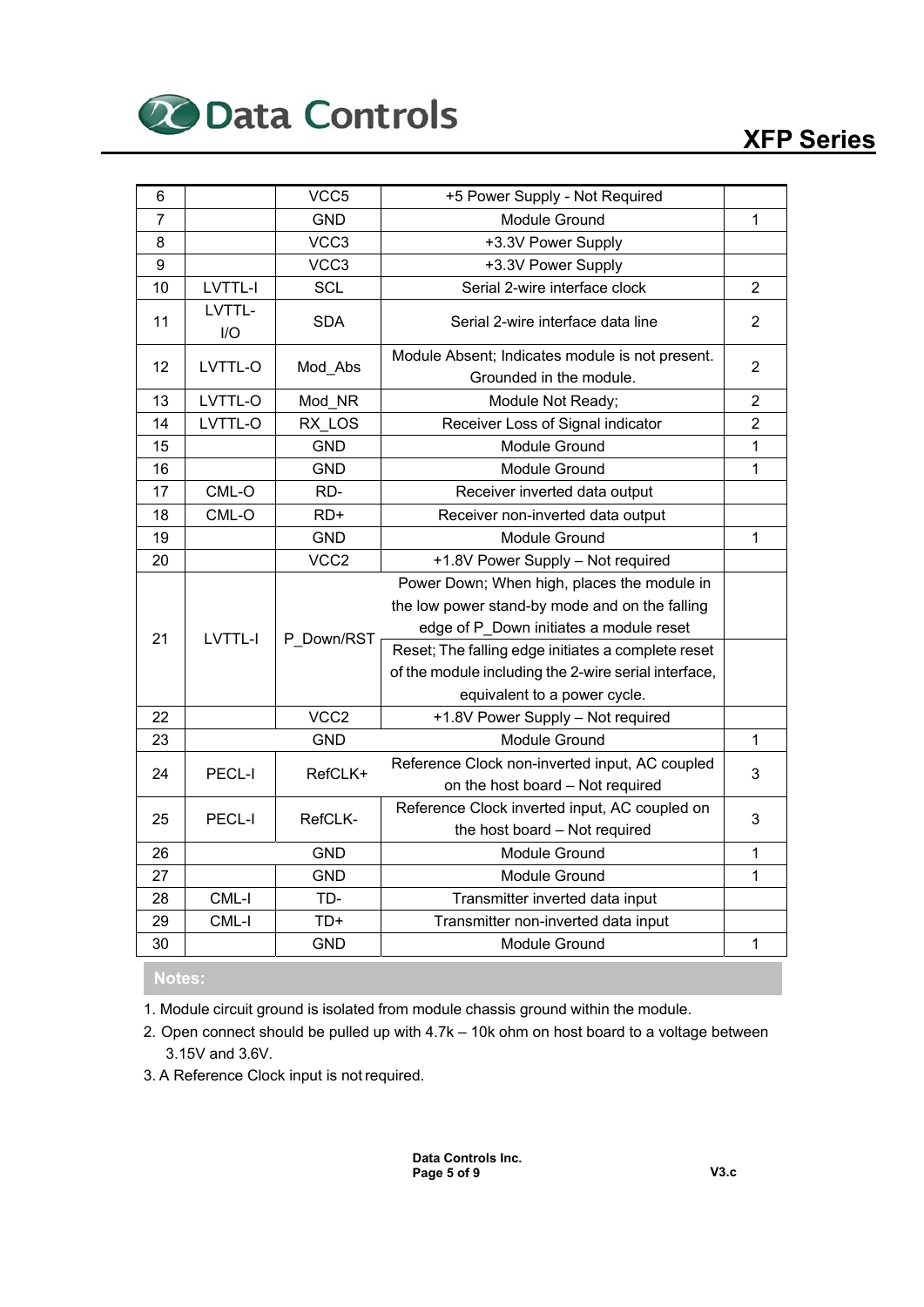

## **Host Board Connector Pin Out**



#### **Diagram of Host Board Connector Block Pin Numbers and Name**

#### **General Specifications**

| <b>Parameter</b>       | Symbol     | Min  | <b>Typical</b> | <b>Max</b> | <b>Units</b> | <b>Note</b> |
|------------------------|------------|------|----------------|------------|--------------|-------------|
| <b>Bit Rate</b>        | BR         | 9.95 |                | 11.1       | Gb/s         |             |
| <b>Bit Error Ratio</b> | <b>BER</b> |      |                | $10^{-12}$ |              |             |

**Notes:**

1. Tested 9.95G with  $2^{31}$  – 1 PRBS pattern.

## **Digital Diagnostic Functions**

Data Controls Inc's Small Form Factor 10Gbps (XFP) transceiver is compliant with the current XFP Multi-Source Agreement (MSA) Specification Rev 4.5.

As defined by the XFP MSA, Data Controls Inc's XFP transceivers provide digital diagnostic functions via a 2-wire serial interface, which allows real-time access to the following operating parameters:

- Transceiver temperature
- Laser bias current
- Transmitted optical power
- Received optical power
- Aux Monitoring

It also provides a sophisticated system of alarm and warning flags, which may be used to alert end-users when particular operating parameters are outside of a factory-set normal range.

**Data Controls Inc. Page 6 of 9 V3.c**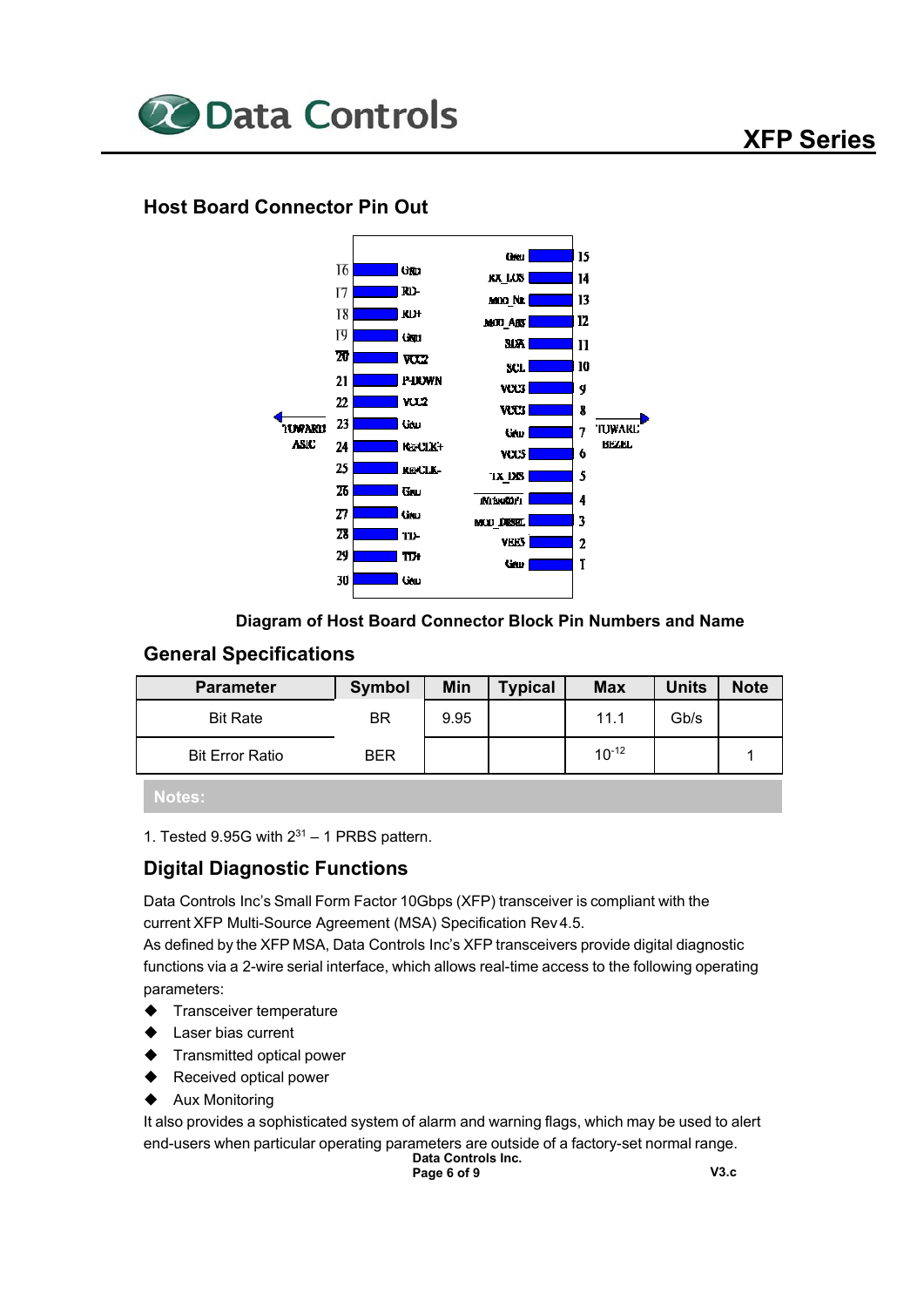

The operating and diagnostics information is monitored and reported by a Digital Diagnostics Transceiver Controller inside the transceiver, which is accessed through the 2-wire serial interface. The serial data signal (SDA pin) is bi-directional for serial data transfer. The host uses SDA in conjunction with SCL to mark the start and end of serial protocol activation. The memories are organized as a series of 8-bit data words that can be addressed individually or sequentially. The 2-wire serial interface provides sequential or random access to the 8 bit parameters, addressed from 00h to the maximum address of the memory.



## **Recommended Host Board Power Supply Circuit**

## **Recommended High-Speed Interface Circuit**



**Data Controls Inc. Page 7 of 9 V3.c**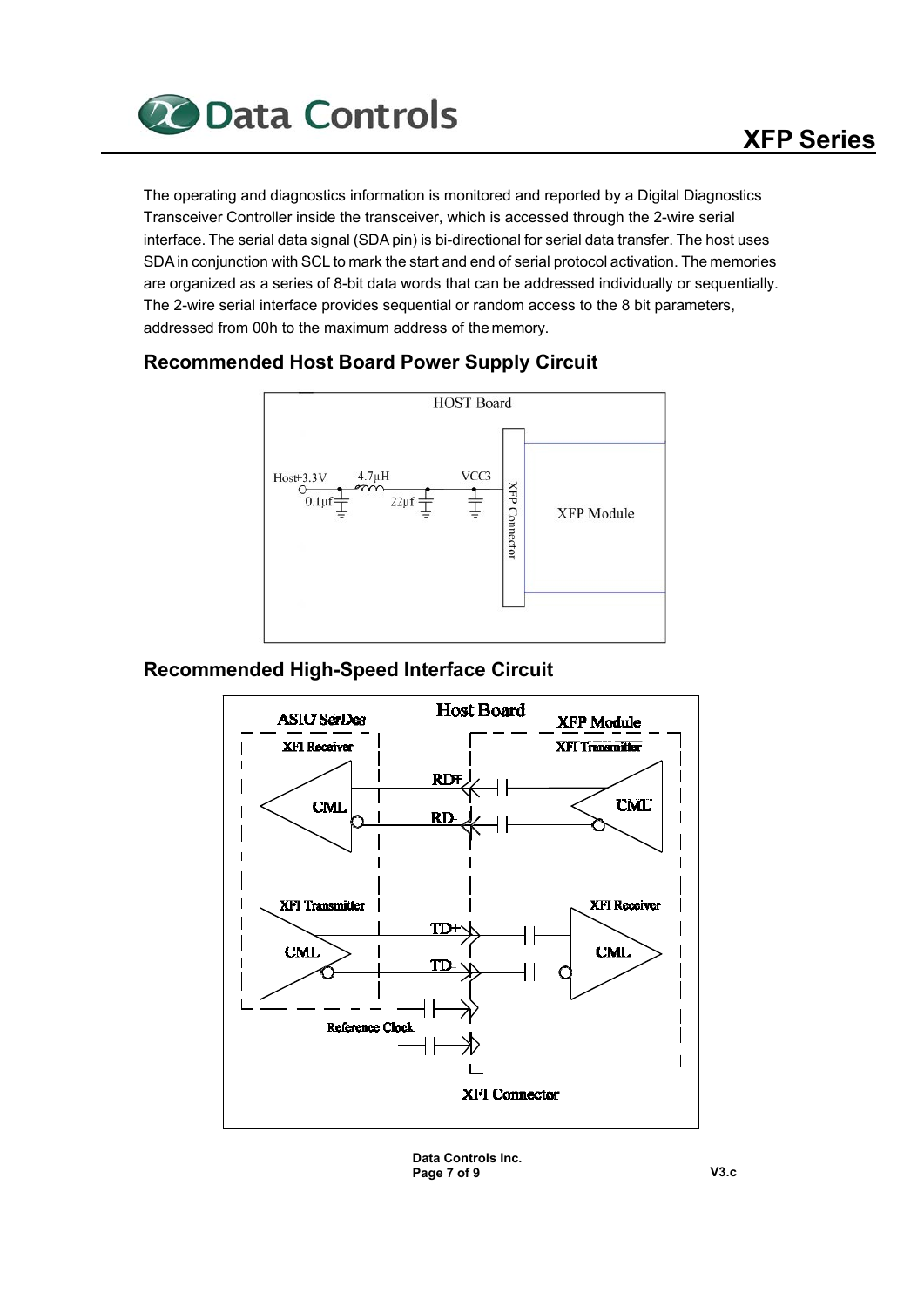

## **Mechanical Specifications**

Data Controls Inc's XFP transceivers are compliant with the dimensions defined by the XFP Multi-Sourcing Agreement (MSA).



## **Eye Safety**

This single-mode transceiver is a Class 1 laser product. It complies with IEC-60825 and FDA 21 CFR 1040.10 and 1040.11. The transceiver must be operated within the specified temperature and voltage limits. The optical ports of the module shall be terminated with an optical connector or with a dust plug.

#### **Obtaining Document**

You can visit our website:

https://www.dci.jp/

Or contact Data Controls Inc.. listed at the end of the documentation to get the latest documents.

**Data Controls Inc. Page 8 of 9 V3.c**